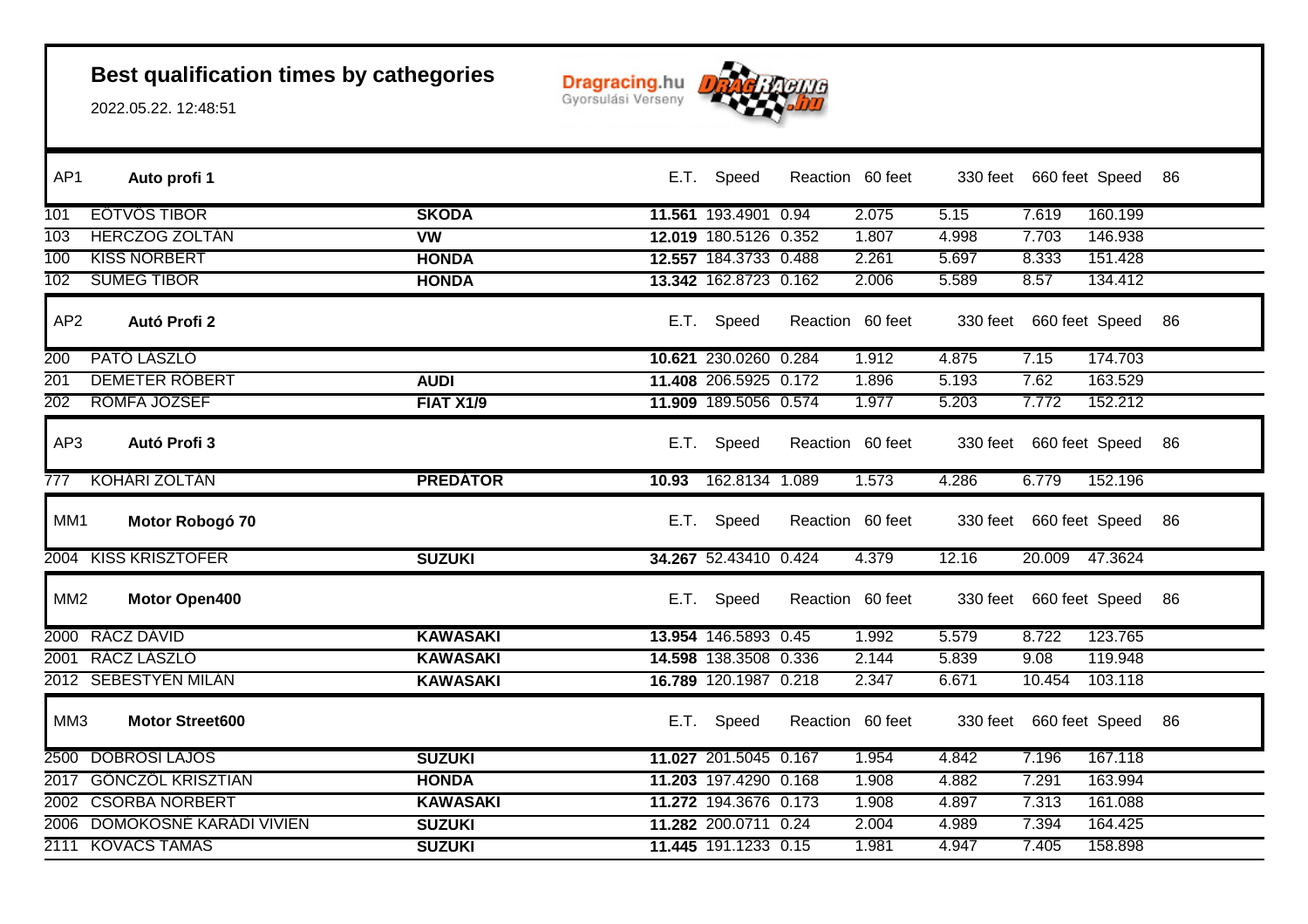

|                 | 2013 HROVATIN ALEX            | <b>YAMAHA</b>   |                 | 11.47 190.8801 0.264  | 1.99             | 4.963 | 7.427                      | 159.061 |    |
|-----------------|-------------------------------|-----------------|-----------------|-----------------------|------------------|-------|----------------------------|---------|----|
|                 | 2016 KENDERES ZOLTAN          | <b>HONDA</b>    |                 | 12.182 180.5706 0.48  | 2.133            | 5.337 | 7.939                      | 150.546 |    |
| MM4             | Motor Street1000+             |                 | E.T.            | Speed                 | Reaction 60 feet |       | 330 feet 660 feet Speed    |         | 86 |
|                 | 2010 HOLL ISTVAN              | <b>SUZUKI</b>   | 9.983           | 227.8942 0.148        | 1.784            | 4.485 | 6.598                      | 187.250 |    |
|                 | 2020 PETO VILI                | <b>SUZUKI</b>   |                 | 10.248 231.3148 0.269 | 1.862            | 4.76  | 6.885                      | 187.836 |    |
|                 | 2007 DOMOKOS GABOR            | <b>SUZUKI</b>   |                 | 10.334 223.3583 0.374 | 1.86             | 4.675 | 6.857                      | 181.671 |    |
|                 | 2323 FÁBIÁN IMRE              | <b>SUZUKI</b>   |                 | 10.71 220.8914 0.244  | 1.98             | 4.923 | 7.167                      | 178.281 |    |
|                 | 2021 CSUTI BALAZS             |                 |                 | 10.938 212.4344 0.297 | 2.045            | 4.992 | 7.279                      | 172.559 |    |
|                 | 2022 NAGY ATTILA              | <b>KAWASAKI</b> |                 | 11.089 204.2205 0.029 | 1.951            | 4.924 | 7.292                      | 165.532 |    |
|                 | 2005 KISS ROBERT              | <b>SUZUKI</b>   |                 | 11.591 196.2494 0.484 | 2.121            | 5.162 | 7.624                      | 160.967 |    |
|                 | 2023 OSZTODI GERGELY          | <b>SUZUKI</b>   | $\overline{12}$ | 175.0564 0.96         | 2.386            | 5.525 | 7.985                      | 164.006 |    |
| MM <sub>5</sub> | Motor D600                    |                 | E.T.            | Speed                 | Reaction 60 feet |       | 330 feet 660 feet Speed 86 |         |    |
|                 | 2636 SZOTAK MIHALY            | <b>KAWASAKI</b> |                 | 10.912 199.9111 0.094 | 1.792            | 4.701 | 7.061                      | 166.131 |    |
|                 | 2015 BAKO RICHARD             | <b>KAWASAKI</b> |                 | 10.972 201.6309 0.343 | 1.871            | 4.766 | 7.135                      | 165.283 |    |
|                 | 2003 PINKE SZILVIA            | <b>KAWASAKI</b> |                 | 10.997 207.9290 0.474 | 2.12             | 4.997 | 7.282                      | 171.520 |    |
| MM <sub>6</sub> | Motor D1000                   |                 |                 | E.T. Speed            | Reaction 60 feet |       | 330 feet 660 feet Speed    |         | 86 |
|                 | 2014 TOTH EDOMER              | <b>SUZUKI</b>   |                 | 10.217 225.0225 0.227 | 1.852            | 4.614 | 6.761                      | 183.951 |    |
|                 | 2019 NAGY TAMAS               |                 |                 | 10.614 224.3158 0.558 | 1.958            | 4.928 | 7.132                      | 180.730 |    |
| MM7             | <b>Motor SuperStreet</b>      |                 | E.T.            | Speed                 | Reaction 60 feet |       | 330 feet 660 feet Speed 86 |         |    |
|                 | 2009 OBRECZÁNY ZOLTÁN         | <b>SUZUKI</b>   |                 | 10.209 212.7056 0.33  | 1.703            | 4.361 | 6.575                      | 177.032 |    |
|                 | 2246 KMETTY AGOSTON           |                 |                 | 10.414 221.1628 0.192 | 2.025            | 4.799 | 6.956                      | 182.696 |    |
| SP <sub>2</sub> | Autó Street 2 10.000 - 10.999 |                 | E.T.            | Speed                 | Reaction 60 feet |       | 330 feet 660 feet Speed    |         | 86 |
|                 | 1033 BERCZI DAVID             | <b>BMW</b>      | 10.62           | 208.3815 1.307        | 1.704            | 4.521 | 6.864                      | 167.872 |    |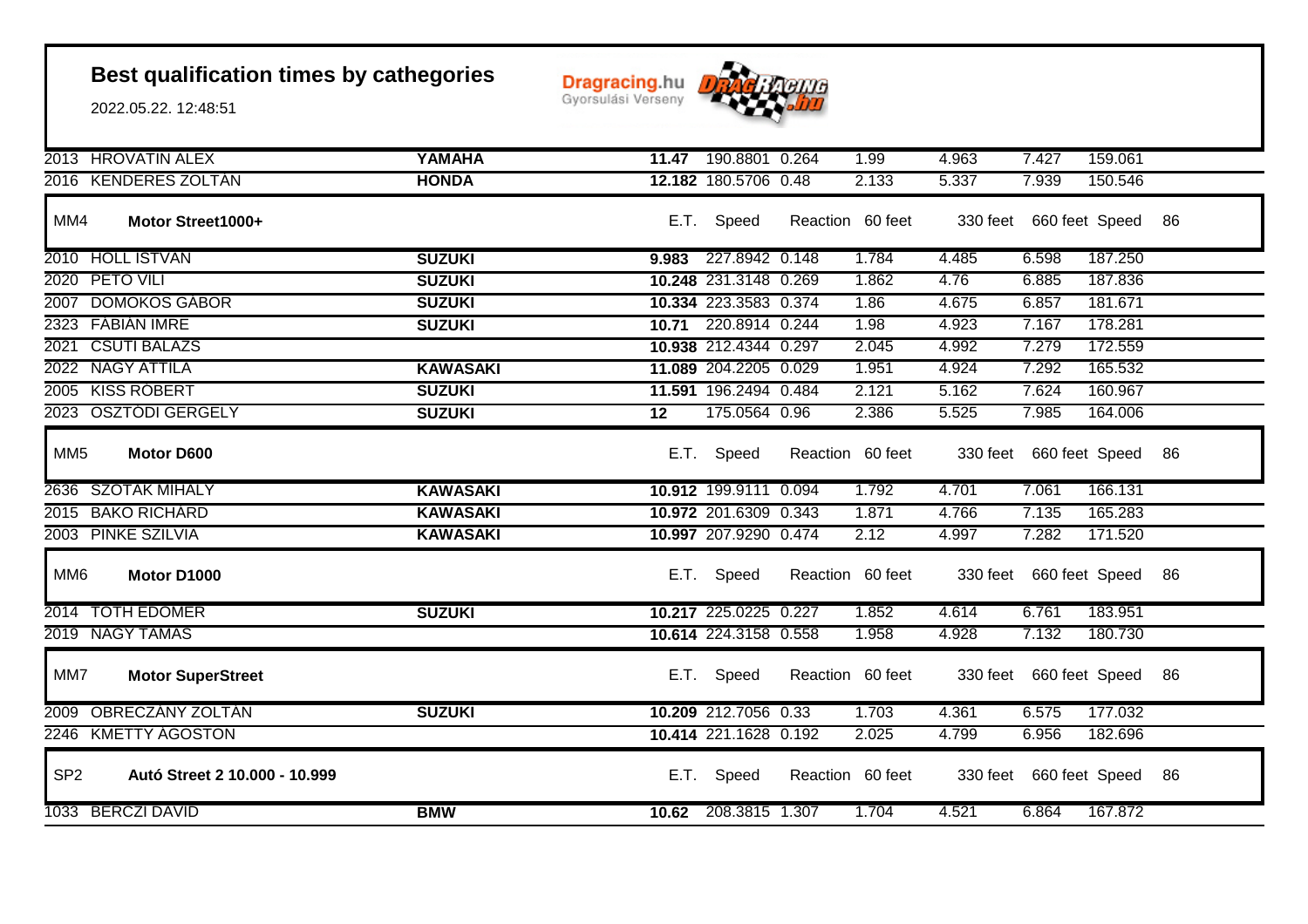

| SP <sub>3</sub> | Autó Street 3 11.000 - 11.999 |                   |       | E.T. Speed            | Reaction 60 feet |       |       | 330 feet 660 feet Speed 86 |         |  |
|-----------------|-------------------------------|-------------------|-------|-----------------------|------------------|-------|-------|----------------------------|---------|--|
|                 | 1028 BRENNER GABOR            | <b>AUDI</b>       | 11.24 | 194.9571 1.589        |                  | 1.749 | 4.724 | 7.228                      | 157.100 |  |
|                 | 1025 VENCEL ATTILA            | <b>AUDI</b>       |       | 11.485 212.3843 0.263 |                  | 2.086 | 5.309 | 7.748                      | 168.092 |  |
|                 | 1032 CZMOREK ZOLTAN           | <b>MITSUBISHI</b> |       | 11.801 185.1166 0.854 |                  | 1.791 | 4.935 | 7.565                      | 149.531 |  |
|                 | 1040 POLINSZKY BALAZS         | <b>JEEP</b>       |       | 11.904 181.2542 0.712 |                  | 1.748 | 4.933 | 7.605                      | 146.560 |  |
| SP <sub>4</sub> | Autó Street 4 12.000 - 12.999 |                   |       | E.T. Speed            | Reaction 60 feet |       |       | 330 feet 660 feet Speed 86 |         |  |
|                 | 1049 SCHUTT ADAM              | <b>MERCEDES</b>   |       | 12.021 193.0667 0.77  |                  | 2.128 | 5.385 | 7.961                      | 153.725 |  |
|                 | 1007 GOMBOS GÁBOR             | <b>AUDI 80</b>    |       | 12.112 176.4705 1.081 |                  | 1.746 | 4.961 | 7.695                      | 144.355 |  |
|                 | 1041 CZMOREK ZOLTAN           | <b>MITSUBISHI</b> |       | 12.143 175.9186 1.191 |                  | 1.753 | 4.964 | 7.706                      | 143.760 |  |
|                 | 1021 KOVACS KRISZTIAN         | <b>AUDI</b>       |       | 12.164 186.1427 0.598 |                  | 1.946 | 5.301 | 8.019                      | 150.020 |  |
|                 | 1039 MESZAROS GABOR           | <b>BMW</b>        |       | 12.32 182.1272 0.5    |                  | 1.965 | 5.299 | 8.017                      | 145.447 |  |
|                 | 1015 RAGO ATTILA              | <b>BMW</b>        |       | 12.514 184.1319 0.481 |                  | 2.211 | 5.564 | 8.254                      | 147.391 |  |
| SP <sub>5</sub> | Autó Street 5 13.000 - 13.499 |                   |       | E.T. Speed            | Reaction 60 feet |       |       | 330 feet 660 feet Speed 86 |         |  |
|                 | 1047 PROVITS ZSOLT FERENC     | <b>MERCEDES</b>   |       | 13.065 168.7099 0.473 |                  | 2.017 | 5.483 | 8.394                      | 134.300 |  |
|                 | 1048 HATALYAK GABOR           | <b>AUDI</b>       |       | 13.198 175.3907 0.897 |                  | 2.38  | 6.002 | 8.805                      | 140.086 |  |
|                 | 1013 KARPATI ISTVAN           | <b>FIAT</b>       |       | 13.308 175.6577 0.462 |                  | 2.219 | 5.944 | 8.842                      | 140.200 |  |
|                 | 1010 PIROS VIVIEN             | <b>AUDI A3</b>    |       | 13.322 165.3256 0.487 |                  | 2.016 | 5.762 | 8.748                      | 133.701 |  |
|                 | 1006 DEMETER MATYAS           | <b>HONDA</b>      |       | 13.42 170.2932 0.393  |                  | 2.226 | 5.851 | 8.782                      | 136.215 |  |
| SP <sub>6</sub> | Autó Street 6 13.500 - 13.999 |                   |       | E.T. Speed            | Reaction 60 feet |       |       | 330 feet 660 feet Speed 86 |         |  |
|                 | 1037 HOFFMANN RICHARD         | <b>VW</b>         |       | 13.515 174.6623 0.667 |                  | 2.456 | 6.173 | 9.026                      | 139.755 |  |
|                 | 1019 JUHASZ ATTILA            | <b>HONDA</b>      |       | 13.648 180.2018 0.924 |                  | 2.491 | 6.313 | 9.198                      | 139.816 |  |
|                 | 1038 FURDOS SABRINA           | <b>VW</b>         |       | 13.689 162.0453 0.803 |                  | 2.508 | 6.09  | 9.007                      | 135.452 |  |
|                 | 1014 APPEL JANOS              | <b>SEAT</b>       |       | 13.842 165.6421 0.364 |                  | 2.324 | 6.116 | 9.108                      | 134.819 |  |
|                 | 1022 KOMLODI FERENC           | <b>FORD</b>       |       | 13.912 158.4507 0.327 |                  | 2.331 | 6.047 | 9.037                      | 130.366 |  |
| SP7             | Autó Street 7 14.000 - 14.499 |                   |       | E.T. Speed            | Reaction 60 feet |       |       | 330 feet 660 feet Speed 86 |         |  |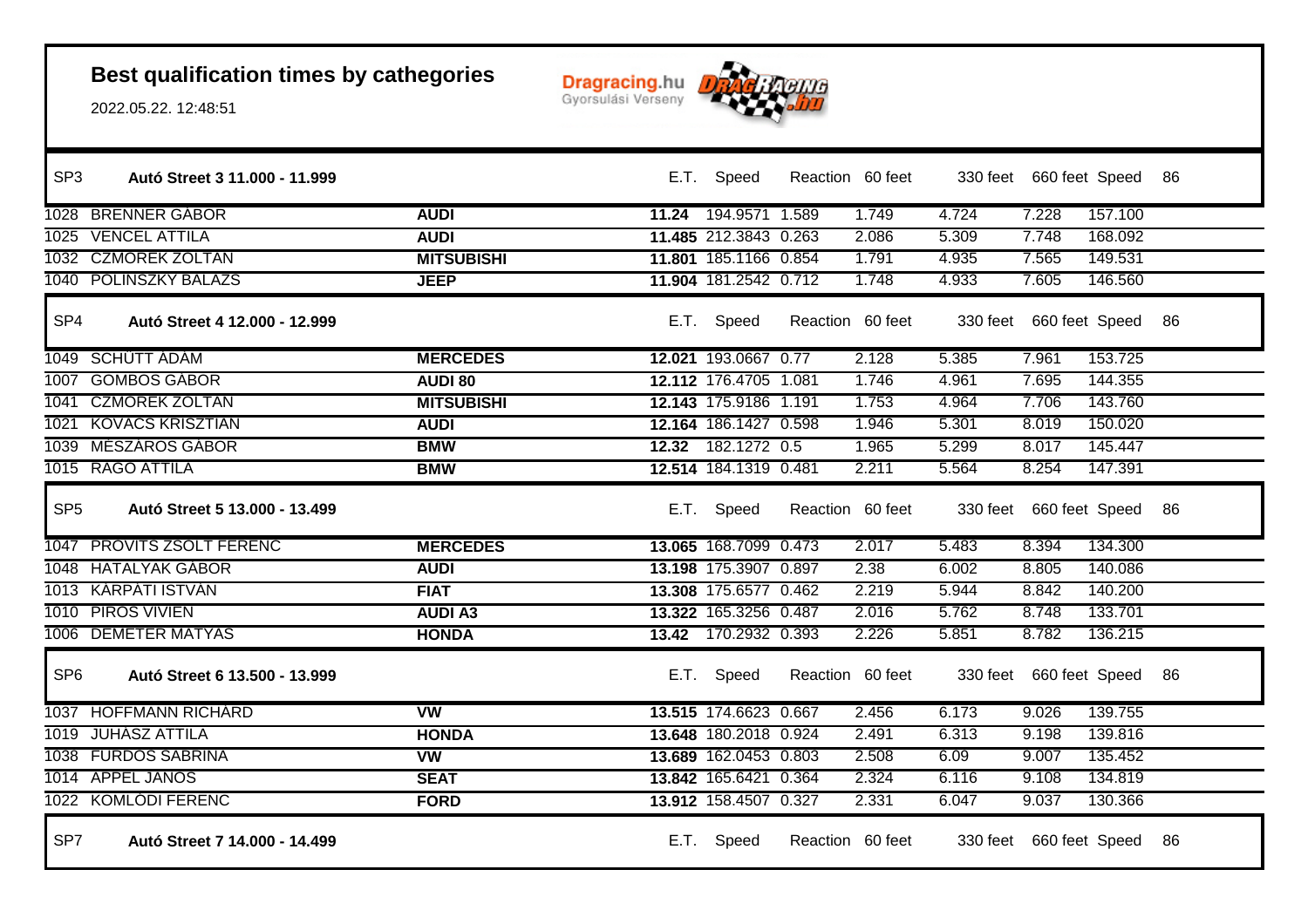

|                 | 1031 TOROK SANDOR                | <b>FORD</b>       | 14.07 166.6296 0.586  | 2.418            | 6.325 | 9.361                      | 133.535 |  |
|-----------------|----------------------------------|-------------------|-----------------------|------------------|-------|----------------------------|---------|--|
|                 | 1017 LENART CHRISTOPHER          | <b>SEAT</b>       | 14.172 161.1574 0.593 | 2.377            | 6.207 | 9.281                      | 127.222 |  |
|                 | 1009 SRAMKO BENCE                | <b>AUDI A3</b>    | 14.263 161.6553 0.448 | 2.45             | 6.343 | 9.408                      | 130.057 |  |
|                 | 1011 JASZBERENYI ALEX            | <b>OPEL GSI</b>   | 14.408 151.5559 1.121 | 2.221            | 6.031 | 9.248                      | 121.888 |  |
|                 |                                  |                   |                       |                  |       |                            |         |  |
| SP <sub>8</sub> | Autó Street 8 14.500 - 14.999    |                   | E.T. Speed            | Reaction 60 feet |       | 330 feet 660 feet Speed 86 |         |  |
|                 | 1016 MESZAROS ZOLTAN             |                   | 14.531 129.9076 5.985 | 2.293            | 5.899 | 8.879                      | 132.629 |  |
|                 | 1004 TIHANY BÁLINT               | <b>NISSAN</b>     | 14.551 149.1498 0.595 | 2.266            | 6.135 | 9.383                      | 121.796 |  |
|                 | 1030 SZILAGYI CSABA              | <b>SEAT</b>       | 14.753 154.6763 0.581 | 2.504            | 6.527 | 9.716                      | 125.701 |  |
|                 | 1026 BIHARI DOMINIK              | <b>SEAT</b>       | 14.875 154.7774 0.587 | 2.555            | 6.575 | 9.79                       | 123.939 |  |
|                 | 1005 GYURCSIK ZOLTAN             | <b>HONDA</b>      | 14.883 147.2802 0.699 | 2.389            | 6.314 | 9.605                      | 119.290 |  |
|                 | 1023 KUTSAGI BALINT              | <b>AUDI</b>       | 14.983 145.4239 0.406 | 2.119            | 6.183 | 9.582                      | 117.032 |  |
| SP <sub>9</sub> | Autó Street 9 15.000 - 15.999    |                   | E.T. Speed            | Reaction 60 feet |       | 330 feet 660 feet Speed 86 |         |  |
|                 | 1027 DADAI TIBOR                 | <b>OPEL</b>       | 15.161 147.2609 0.617 | 2.475            | 6.573 | 9.901                      | 119.945 |  |
|                 | 1002 KALLAI ZOLTAN               | <b>PEUGEOT</b>    | 15.226 146.6180 0.213 | 2.471            | 6.543 | 9.887                      | 118.855 |  |
|                 | 1045 SZKLENAR CSABA              | <b>JAGUAR</b>     | 15.248 146.8428 0.501 | 2.269            | 6.457 | 9.885                      | 116.246 |  |
|                 | 1036 ANDREAS FUZEK               | <b>SKODA</b>      | 15.27 140.8891 0.723  | 2.201            | 6.269 | 9.72                       | 114.766 |  |
|                 | 1024 SZÜCS BENCE                 | <b>HONDA</b>      | 15.392 143.6323 0.528 | 2.473            | 6.533 | 9.957                      | 114.670 |  |
|                 | 1018 LÉNÁRTNÉ KOVÁCS HENRIETTA   | <b>SEAT</b>       | 15.405 151.0979 0.526 | 2.8              | 6.868 | 10.168                     | 121.990 |  |
|                 | 1042 MAAR ANDRAS                 | <b>BMW</b>        | 15.45 144.3186 0.915  | 2.604            | 6.714 | 10.057 117.767             |         |  |
|                 | 1046 KUTI JANOS                  | <b>VW</b>         | 15.526 140.8538 0.794 | 2.388            | 6.565 | 10.003 115.871             |         |  |
| <b>SPX</b>      | Autó Street 10 16.000 és felette |                   | E.T. Speed            | Reaction 60 feet |       | 330 feet 660 feet Speed 86 |         |  |
|                 | 1020 PODLOVICS FERENC            | <b>HONDA</b>      | 16.102 140.2611 0.743 | 2.573            | 6.932 | 10.504                     | 111.582 |  |
|                 | 1000 TKALCEC DAVID               | <b>BMW</b>        | 16.321 132.6103 1.814 | 2.517            | 6.861 | 10.482                     | 108.985 |  |
|                 | 1008 EGRI GEZA                   | <b>VOLKSWAGEN</b> | 16.435 134.9487 0.322 | 2.696            | 7.072 | 10.681                     | 109.430 |  |
|                 | 1003 KOCSIS ISTVÁN               |                   | 16.487 133.5945 0.464 | 2.57             | 6.956 | 10.637                     | 107.096 |  |
|                 | 1044 TÖKES DOMINIK               | <b>SEAT</b>       | 16.883 127.1473 0.745 | 2.655            | 7.13  | 10.871                     | 105.957 |  |
|                 | 1034 KODER ADAM                  | <b>ALFA</b>       | 16.886 130.3592 0.54  | 2.538            | 7.073 | 10.845                     | 105.874 |  |
|                 | 1029 GASPAR DAVID                | <b>BMW</b>        | 16.97 128.8475 0.67   | 2.447            | 6.98  | 10.825                     | 101.701 |  |
|                 |                                  |                   |                       |                  |       |                            |         |  |